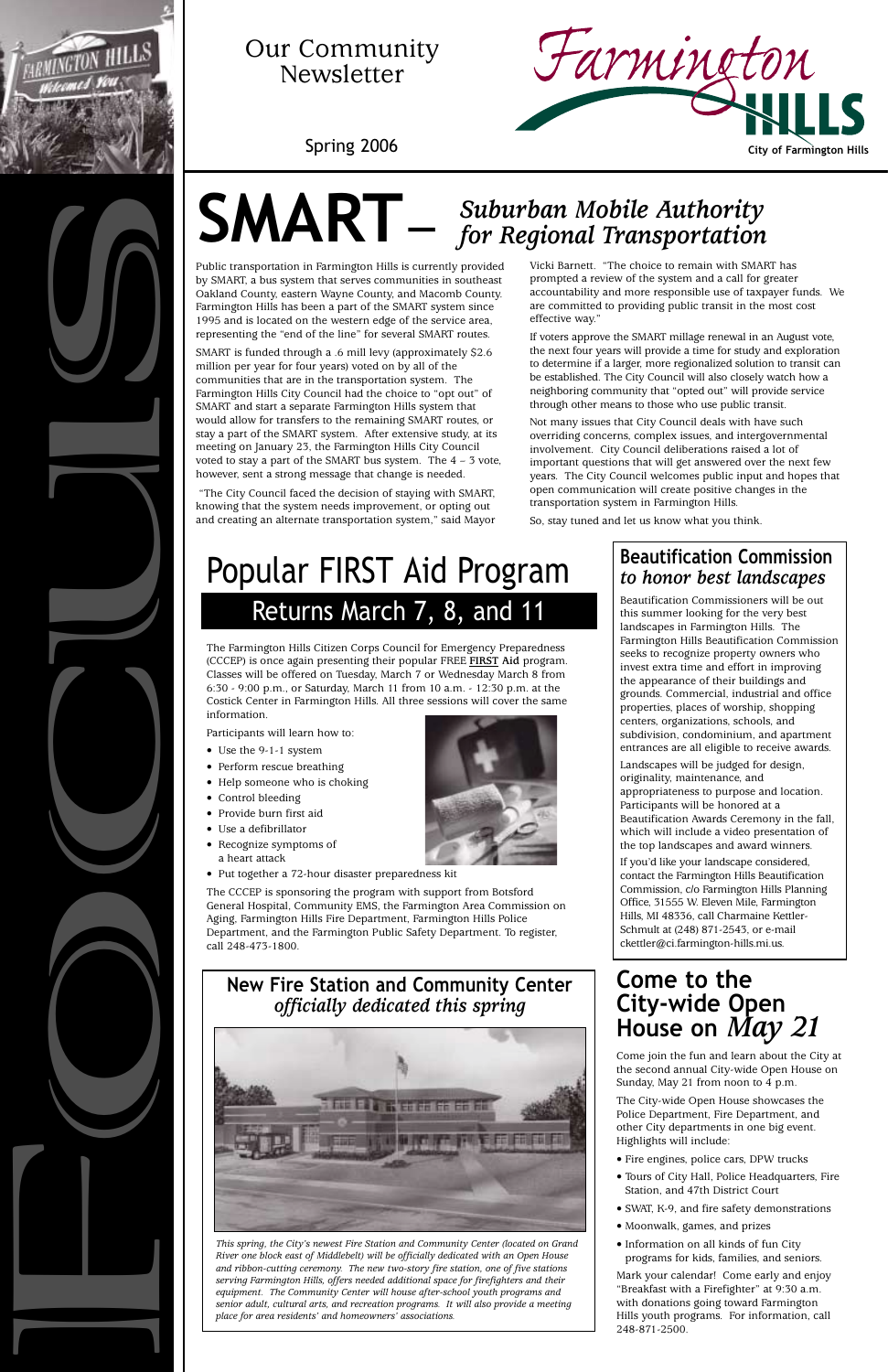# **Focus**

### **Memorial Day garbage delay**

Garbage and recycling will not be picked up on Monday, May 29 due to the Memorial Day holiday. All pickups will be delayed by one day during that week with Friday's collection on Saturday. Please have it at the curbside by 7:00 a.m. Please note: in the interest of worker safety, containers must be limited to a 32 gallon and 60 pound capacity. Oversized containers will **not** be emptied. Questions? Call the DPW at 248-871-2850.

# **Bulk pickup**

*Refrigerator and freezer doors must be removed* when these bulk items are placed at the curbside. Leaving doors on is a safety risk to neighborhood children who may be able to get into the appliance but not get safely out. Pickup of normal household bulk items, such as appliances, furniture, or bedsprings, takes place on your regularly scheduled garbage day. You don't have to call in advance, just place the bulk item at the curbside with the regular trash.

# **Household Hazardous Materials Drop-off Days**

### *Farmington Hills – Saturday, May 6*

Household Hazardous Materials (HazMat) are products in your home that are corrosive, toxic, flammable or reactive. If you're not sure if an item is hazardous, read the label for words such as *poison, toxic, corrosive, flammable or ignitable*. For a full list of items accepted at HazMat Day, go to the City's website at www.ci.farmington-hill.mi.us or call RRRASOC at 248-208-2270. (*The following items are not accepted: latex paint, unknowns, commercial waste, fire extinguishers, and smoke detectors.)*

Participants should remain in their cars while technicians unload hazardous materials. All containers should be labeled, should not hold more than five gallons or weigh more than 50 pounds, and should be placed in a box with a sturdy bottom and put on the floor or in the trunk. A drivers' license or other proof of residency is required to participate. Personal document shredding will be available at all events. SECURE EcoShred will shred up to 100 pounds of sensitive documents per household with Certificates of Destruction available upon request. **Wixom**

Saturday, April 8, 2006 • 10 a.m. to 1 p.m.

Wixom Department of Public Works • 2057 Charms Road (Wixom Road north to Charms (North of Maple) left on Charms) **Southfield**

Saturday, April 22, 2006 & Saturday, October 14, 2006 • 9 a.m. to 2 p.m. behind RRRASOC Recycling Center • 20000 W. 8 Mile Road (enter via Mapleridge, north off of 8 Mile, just east of Evergreen Road)

**Farmington/Farmington Hills**

Saturday, May 6, 2006 • 9 a.m. to 2 p.m. Costick Center • 28600 Eleven Mile Road (use Gate 4) (between Middlebelt and Inkster Roads)

**Lyon Township**

Saturday, June 3, 2006 • 10 a.m. to 1 p.m.

Lyon Township Park • 58000 Grand River (just west of Milford Road) **Novi**

Saturday, September 23, 2006  $\bullet$  9 a.m. to 2 p.m.

### Novi City Hall • 45175 W. 10 Mile Road (between Novi and Taft Roads)

# **Spring yard waste pickup resumes Monday, April 3**

The following three options are available for yard waste disposal:

1. Place yard waste in a trash can (32 gallon limit) with a "Yard Waste" sticker (available free from City Hall or the DPW).

- 
- 2. Put yard waste in brown paper yard waste bags. A pack of ten is available for \$4 from City Hall or the DPW (checks only please at the DPW).
- 3. Use a mulching mower and recycle leaves and grass clippings back into the lawn.
- marijuana cocaine
- morphine ecstasy
- alcohol methamphetamine
- a four-panel test (marijuana, cocaine, opiates, morphine/heroin)

Small limbs (six inches in diameter or less) and brush should be tied in bundles that don't exceed four feet in length and don't weigh more than 60 pounds per bundle. Any brush or twigs placed in cans or bags shouldn't stick out above the top of the container. Also, large quantities of dirt or sod are not accepted for pickup.

Compost is available free of charge to residents (no commercial usage is allowed) at the compost pickup facility at the Soccer Park at 12 Mile and Drake from early April through the end of November. You'll need to bring your own containers and your drivers' license for proof of residency if a park ranger is present.

# *Rubbish and Recycling* **REMINDERS**

# **FIRE DEPARTMENT** *Carbon Monoxide Awareness*

Did you know that carbon monoxide poisoning is a year-round problem? The Fire Department encourages the use of carbon monoxide detectors in every home not only during the winter but throughout the entire year. Unfortunately, statistics show that only about 25% of American homes currently have carbon monoxide detectors.

> The Recreation Division is currently registering children ages  $3 - 12$  for Summer Day Camps located at Heritage Park, Founders Sports Park, Costick Center, and the newly constructed Fire Station #3. Camps run Monday - Friday from 9 a.m. - 3 p.m. with extended care available from 7:30 – 9:30 a.m. and from 3 – 6 p.m. Camp themes include nature, sports, science, and general activities. Go to the City's website at www.ci.farmington-hills.mi.us and link to the Special Services section to learn more.

Carbon monoxide is an invisible, odorless gas that's a byproduct of fuels such as gasoline, wood, coal, propane, oil, and methane. It can be produced whenever fuel-burning appliances, tools or engines malfunction or are used improperly. Vehicles such as cars, trucks, tractors, and lawn mowers are also sources of carbon monoxide.

Early symptoms of carbon monoxide poisoning mimic the flu and include headache, nausea, dizziness, and fatigue. Carbon monoxide poisoning kills more than 200 people each year and sends about 10,000 people to hospital emergency rooms.

To keep your family safe, you should install at least one battery-powered or electric (with battery backup) carbon monoxide detector on every floor and in sleeping areas. Test the device monthly by pressing the test/reset button.

Install fuel-burning appliances properly, inspect them annually, and operate them according to the manufacturer's instructions. Don't block or seal shut chimneys, exhaust flues, or appliance ducts. Don't leave your car running in an attached garage or carport, even with the garage door open. Don't operate gas-powered tools or engines, like generators, indoors or in spaces attached to your home.

If your carbon monoxide detector activates in the alarm mode, exit your home immediately and call 9-1-1 from a cell phone or neighbor's house. Many times your alarm will chirp or beep once. If this happens and there are no signs or symptoms of carbon monoxide poisoning, consult the alarm's manual. If the alarm still continues to chirp or beep, call the Fire Department using the non-emergency number at 248-871-2600.

# *Methamphetamine Test Kit now available* **at Farmington Hills Police Department**

In response to growing methamphetamine use in Michigan, the Police Department has now added a methamphetamine drug testing kit. Recent studies show that 12.3 million Americans age 12 and over (or 5.2% of the country's population) have tried methamphetamine at least once.

Through the Law Enforcement Against Drugs (L.E.A.D.) Program, in-home drug testing kits are available free to Farmington and Farmington Hills residents. Each kit comes with directions on administering and evaluating the test, and includes drug treatment and referral information. More than 500 drug testing kits have been distributed since the program began.

The L.E.A.D. program offers kits which test for:

To obtain a free test kit, go to the Farmington Hills Police Department's Records Section, Monday through Friday, 8:30 a.m. to 4:30 p.m. For more information, call Police Records at 248-871-2720.

# **Popular Tree Offer Returns**

The cities of Farmington Hills and Farmington have teamed up with Steinkopf Nursery to offer ten different varieties of 8' to 10' tall trees to local residents and businesses at the reduced price of \$188 per tree. Due to the

effects of the Emerald Ash Borer, there is a great need to plant new trees.

Fill out the coupon below and mail it with payment to Steinkopf Nursery. The price includes sales tax, delivery, planting, and a one-year guarantee. For information, call Charmaine Kettler-Schmult at 248-871-2540 or Steinkopf Nursery at 248-474-2925.

**Resident Tree Sale** *Choose tree(s) from list below:*

---------------------

| $\Box$ Pin Oak               |  | $\Box$ Little Leaf Linden |  |  |
|------------------------------|--|---------------------------|--|--|
| $\Box$ Ivory Silk Lilac Tree |  | $\Box$ New Bradford Pear  |  |  |
| $\Box$ Cleveland Select Pear |  | $\Box$ Sweet Gum          |  |  |
| $\Box$ Red Sunset Maple      |  | $\Box$ Red Oak            |  |  |
| $\Box$ Tulip Tree            |  | $\Box$ Sugar Maple        |  |  |
|                              |  |                           |  |  |
|                              |  |                           |  |  |
| Name:                        |  |                           |  |  |

*Street Address: \_\_\_\_\_\_\_\_\_\_\_\_\_\_\_\_\_\_\_\_\_\_\_\_\_\_\_\_\_\_\_\_\_\_\_\_\_\_\_\_\_\_\_\_\_\_\_\_\_\_*

*City:\_\_\_\_\_\_\_\_\_\_\_\_\_\_\_\_\_\_\_\_\_\_\_\_\_\_Phone number\_\_\_\_\_\_\_\_\_\_\_\_\_\_\_\_\_\_\_\_*

**Mail this coupon to Steinkopf Nursery, 20815 Farmington Rd., Farmington Hills, MI 48336 to reserve your trees while supplies last.**

# **Summer Day Camps**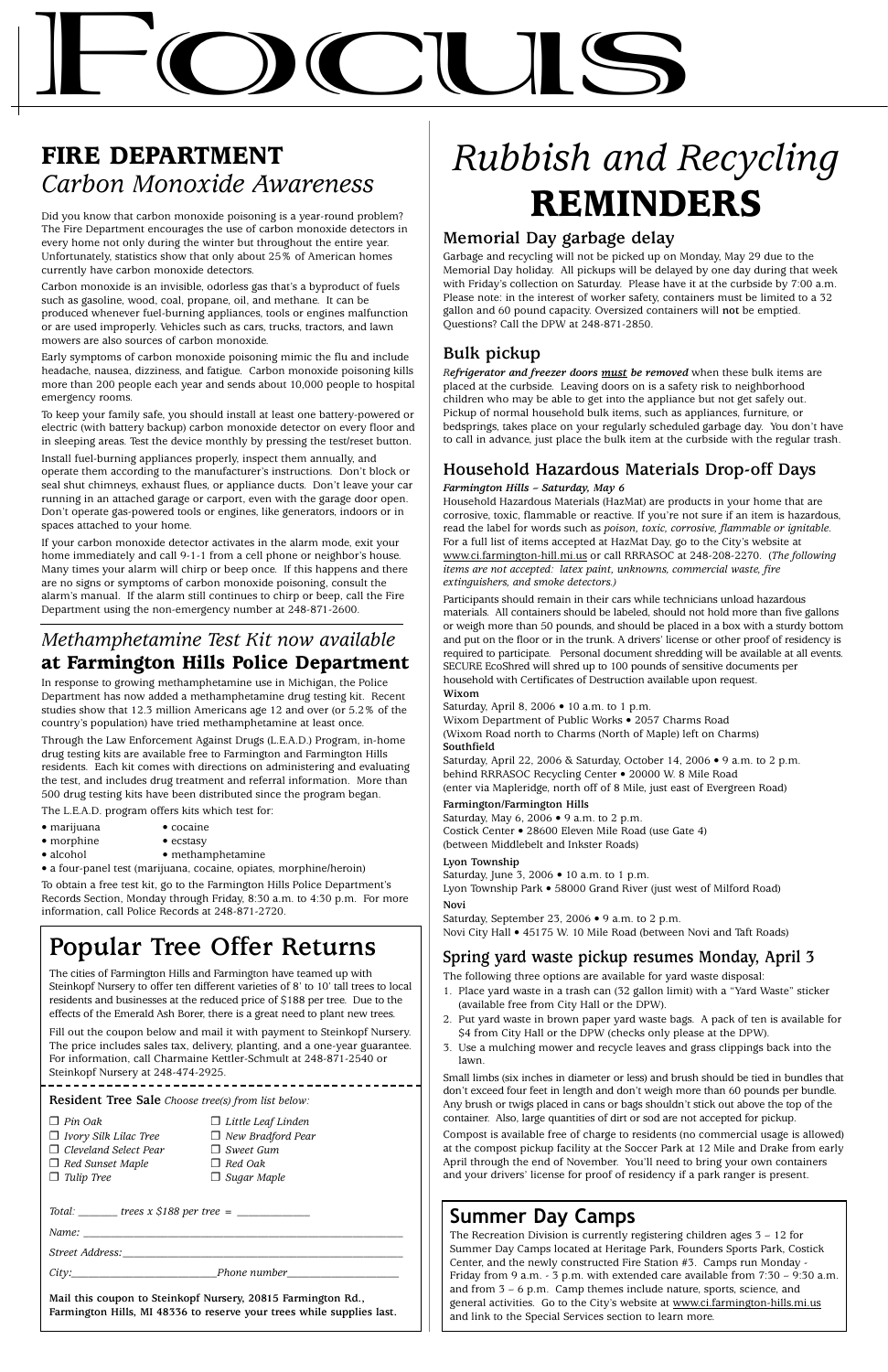## **Cultural arts events**

*For information or to order tickets, call 248-473-1857.*



**Blackthorn – Rollicking Irish Music!** Farmington Players Barn Thursday, March 9, Friday, March 10, and Saturday, March 11 - 7:30 p.m.

Tickets: \$15 adults, \$12 seniors/students.

### **Farmington Hills Youth Theatre -**  *Alice in Wonderland* **Musical**

Costick Center Stage Friday, March 31 - 7 p.m. Saturday, April 1 and Sunday April 2 - 2 p.m. and 5:30 p.m. Friday, April 7 - 7 p.m. Saturday, April 8 and Sunday April 9 - 2 p.m. and 5:30 p.m. Tickets:  $$8$  general admission,  $$6$  seniors  $(55+)$ . Advance tickets available or purchase at the door approximately 1/2 hour before performances.

### **2006 Festival of the Arts**

Costick Center – April 26 - 30 Friday, April 28 - Art After Dark Saturday, April 29 - Starry Night Gala Tickets: Available late March. Sunday, April 30 - Family Festival Day (free admission)

The 11th annual Festival of the Arts features activities, displays, and performances. Presented by the Farmington Community Arts Council, the City of Farmington Hills Special Services Department, and the Farmington Public Schools.

### **MSU Professors of Jazz Concert**

Costick Center – Friday, May 12 - 7:30 p.m. Tickets: \$17 adults, \$14 seniors/students. The jazz group features talented musicians from Michigan State University.



**Farmington Community Chorus Spring Concert** Detroit Country Day School, Seligman Performing Arts Center, Beverly Hills

Friday, May 12 and Saturday, May 13 - 8 p.m. Tickets: \$12 in advance; \$15 at the door. Available in early April from Chorus members, from the Costick Center or through the FCC ticket line at 810-632-4067. The 26th annual spring concert entitled "Three Little Words" will be directed by Steve SeGraves and accompanied by Susan Garr.

**Art Exhibits** 

**City Gallery -** Costick Center lobby 8:30 a.m.- 4:30 p.m. Weekdays and during special events

Feb. 17- April 1 *Focus on the Mission* Black and white photography by area students presented by Focus Hope

April 10 – May 9 Cultural Arts Division Instructors

May 16 – June 30 Geoff Merrill paintings **City of Farmington Hills**

# *Spring* **Senior Activities**

Longer days and warmer weather bring the return of spring activities to the Farmington Hills Center for Active Adults at the Costick Center. **Adults 50 & Better** are invited to stop by and join us for the following fun activities:

- **Dance exercise** class with Broadway flair, instructor Jeanette Domol, 6-week series begins March 2, 1 - 2 p.m. \$15 for series, \$3 drop-in.
- **Daytime ballroom dance lessons,** 6-week fox trot series begins March 3, 11 a.m. – noon. \$25 for series, \$6 drop-ins.
- **Wearin'o the Green St. Paddy's Day Party,** March 10, 11 a.m. – 3 p.m. \$7 per person, tickets available until March 6.
- **Downsizing** workshop with Theresa Brune of Simplify It, March 14, 10:30 a.m. \$5.
- **Legal Matters,** learn about elder law and probate, March 22, 11 a.m. \$5 with lunch.
- **Movie Mondays,** great classics or contemporary blockbusters, March 27 and April 24, 12:30 p.m. \$4 includes lunch, movie, snacks, beverage.
- **Emergency Preparedness,** for natural, environmental, and physical emergencies, March 28, 10:30 a.m. No fee.
- **Michigan Garden Design**, presented by Free Press columnist and MSU Master Gardener, Janet Macunovich. April 4, 10:30 a.m. \$5.
- **Project Healthy Living**, annual health fair from the Farmington Area Commission on Aging in cooperation with Botsford General Hospital, April 7, 9 a.m. – 2 p.m. A variety of no-cost and low-cost tests are available.
- **Adult 50 & Better golf leagues men, women and couples.** Registration is now underway. Play begins in May at the Farmington Hills Golf Club**.**

### *Evening Programs*

- **Yoga,** wear loose, comfortable clothing. 8-week series begins March 7, 5:30 p.m. \$40 residents, \$48 nonresidents for series.
- **Back to Ballroom,** 8-week Rumba series begins March 7, 7:30 p.m. \$40 residents, \$48 non-residents for series.
- **Tap Dance**, 8-week series begins March 8, 6 p.m. \$40 residents, \$48 non-residents for series.
- **Stretch, Flex & Tone**, wear loose clothing and bring a mat. 8-week series begins March 9, 5:30 p.m. \$40 residents, \$48 non-residents for series.
- **Country Western Couples Flow Dancing,** two skill levels, both 8-week series begin March 9, Advanced 6:30 p.m, Beginners 8 p.m. \$40 residents, \$48 non-residents for series.
- **Vital Woman,** current topics for today's midlife woman. March 13 – **Get Organized, What to Keep & How to Store It,** March 27 – **When to Call a Mechanic and How to Speak "Mechanicese,"** April 10 – **Continuing or Changing Careers,** and April 24 – **Interior Paint - Color Trends,** 5:30 p.m. \$5 per session.
- **Softball Skills Clinic,** April 19 May 10, 6:30 p.m. Designed for Women's Softball but open to all. \$8 residents, \$12 non-residents for series, \$3 drop-ins.
- **Women's Softball Team,** Oakland Women's 50+ Softball League, practices on Sundays, May 14 – Aug 13, 6 p.m. Games on Tuesdays, May 16 – Aug 15, 6:45 p.m. All skill levels welcome. \$35 residents, \$40 non-residents. *For registration or information, call 248-473-1830. The Senior Division is located in the Costick Center, 28600 Eleven Mile Road, one-quarter mile east of Middlebelt Road. Enter through*

*Gate 4.*

# **A Decade of Skating Memories – May 19 & 20**

The Farmington Hills Ice Arena and Figure Skating Club will present the 9th Annual Ice Show, *A Decade of Skating Memories,* on Friday, May 19 at 7:30 p.m. and on Saturday, May 20 at 4:00 p.m. at the Farmington Hills Ice Arena. The show will feature the Ice Arena's Learn to Skate students and Figure Skating Club participants. Music by the decades and favorites from past shows will be featured. Come and enjoy this family event – the kids will steal your heart! It's traditionally a sell-out, so get your tickets early. For ticket information, call the Ice Arena at 248-478-8800 or the Costick Center at 248-473-1800. Tickets will be on sale one month prior to the show at both locations.

### **FARMINGTON HILLS WALK FOR MEALS**

The Senior Division will host their 3rd annual morning *Walk for Meals* on Saturday, May 20th from 8:30 a.m. until noon in Heritage Park. A pre-registration fee of \$10, or a same-day registration fee of \$15, includes the walk, continental breakfast, and door prizes. Together we can fill the gap in needed funds for this vital service. Thank you for your support! For additional information, call 248-473-1830.

# **Environmental Education**

Farmington

**Earth Day Celebration at Heritage Park Nature Center - April 22, 11a.m. to 4 p.m.**  Topics: How to Create a Backyard Habitat, Rain Gardens, Healthy Lawn Care, Earth-Friendly Fertilizers, Nature Crafts, Story Time, Clean Water, Native Fish of the Rouge River, Frogs and Toads of the Rouge Watershed, and Recycling. \$5 fee for *Critters of Michigan* presented by the Howell Nature Center, all other events free. Call 248-871-2860 for info.

### **Rouge Rescue 20th Anniversary!**

The Annual River Day/Rouge Rescue will be held on Saturday, June 3, with work and play activities planned at various Rouge River sites to be announced. This year's event marks 20 years of efforts to clean and restore the Rouge River and other local waterways. Participants receive a free t-shirt and picnic lunch. To pre-register, call 248-871-2860. For a listing of Rouge Rescue locations in other communities, call the Friends of the Rouge at 313-792-9900.

### **Detention Pond Workshop**

- *Q. Do you know why there's a pond in your subdivision?*
- *A. Subdivisions built in Farmington Hills since the late 1960's are required to have a detention pond to store or "detain" storm water runoff. If these detention ponds are neglected, problems such as plant growth and silt build-up can prevent the pond from absorbing water and may lead to flooding in the subdivision. Overgrown ponds can also attract geese and become a prime breeding ground for mosquitoes.*
- Proper maintenance of these detention ponds is the responsibility of the homeowners' association. If you're a member of a homeowners' association or a concerned resident, you'll want to attend the Detention Pond Maintenance Workshop on Wednesday, April 5 at 7 p.m. in City Hall. You'll learn about:
- Pond ownership and responsibilities
- How detention ponds work
- How to avoid expensive repairs

To pre-register, please call 248-871-2530.



# **Golf Course**

2006 will represent the Farmington Hills Golf Club's first full year as an 18-hole golf course. We look forward to seeing you on the links as soon as weather permits!

If you want to brush up on your skills, the self-serve driving range is located in the heart of the golf course and stays open from 7 p.m. until dark. Mats and grass tees are available. For information, call 248-473-1800.



# **Cultural arts classes**

Dozens of fun cultural arts classes for kids and adults will be offered this spring. Kids can also sign up for summer art camps, including Youth Theatre camps. Watch your mailbox for registration information or call 248-473-1857.